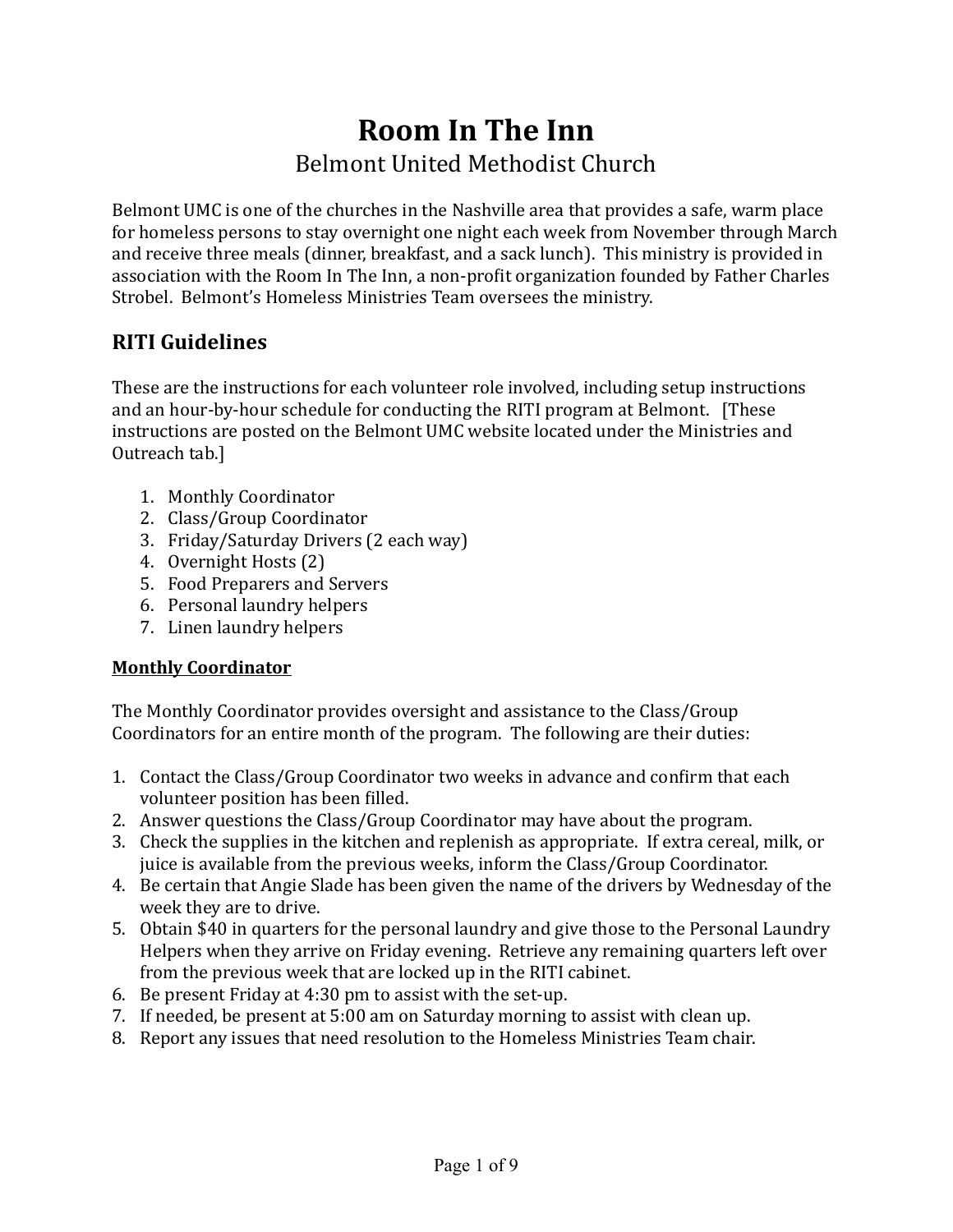#### **Class/Group Coordinator**

The Class/Group Coordinator recruits the volunteers in the class to fill the various roles required to conduct the program on a single Friday. They also are the liaison between the class and the Monthly Coordinator. The following are their duties:

- 1. Recruit the following volunteers from the class: Bus drivers  $(2 \text{ to } 4)$ , overnight hosts  $(2)$ , food preparers and servers, linen laundry helpers, and personal laundry helpers.
- 2. Provide the volunteers instructions for their specific duties.
- 3. Serve as liaison with the Monthly Coordinator.
- 4. Communicate the name of the Friday night drivers to Angie Slade by Wednesday.
- 5. Be present on Friday by 4:30 pm to oversee and assist with setup.

#### **RITI Drivers**

Each driver must be an approved driver for the Belmont UMC bus/van. **To become** approved, they must complete the required paperwork and receive an orientation to **the bus/van.** The required paperwork is obtained from Angie Slade who will also arrange for the bus/van orientation. The following are the driver duties:

- 1. Arrive by 5:00 pm and pick up the RITI Bus/Van packet from the cubby located on the counter in the reception area at the back entrance to the church (across from the Community Center). The packet contains the bus/van keys, a trip report form, and map.
- 2. Open the bus/van and confirm there is sufficient gas for the two trips to the Campus for Human Development. Check to see that the vehicle is clean and the lights and passenger door are working. Record the mileage on the trip report located in the packet.
- 3. Return to the Community Center and assist with setup.
- 4. At 5:20 pm drive to the Campus for Human Development (705 Drexel Street, 37203) and pick up 6 overnight guests with each vehicle. When picking up the guests, you will receive 12 blankets for the night and a list with the guest names.
- 5. Drive to Belmont UMC and escort the guests into the Community Center.
- 6. Arrive at 5:45 am Saturday morning, load the guests and blankets on the bus/van, and drive to the Campus for Human Development. (The bus/van should leave for the Campus for Human Development by 6:00 am.)
- 7. Unload the men and blankets and turn in the RITI report that has been completed by one of the overnight hosts.
- 8. Drive to Belmont UMC and park the bus/van in the designated spot. Clean out bus/van.
- 9. Complete the trip report and place the RITI Bus/Van packet on one of the tables in the Community Center. The custodian will return the packet to the cubby in the church.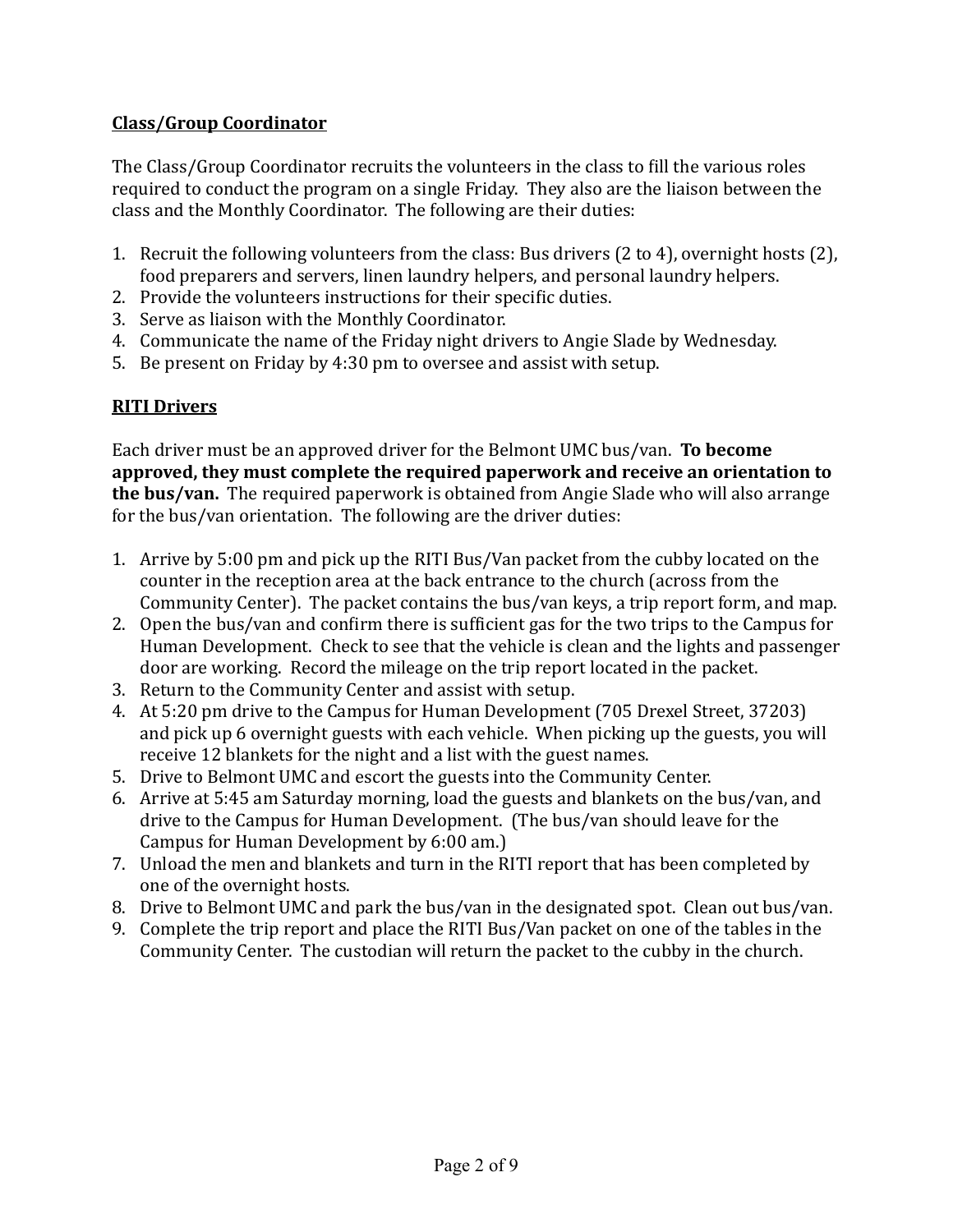#### **Overnight Hosts (2)**

The Overnight Hosts are in charge for the evening. They serve as host for the guests, making them feel welcome, answering questions, and overseeing the services provided (clean bed, towels, toiletries, food, laundry, etc.). One of the two hosts could also be one of the drivers if they have completed the necessary paperwork with Angie Slade. The following are their duties:

- 1. Serve as host and overall leader for the evening.
- 2. Arrive by 4:30 pm and lead setting up for the evening. [Instructions are in the **RITI Cabinet** in the kitchen along with a first aid kit. They are also on the church website.]
- 3. After guests have arrived and deposited their belongings by their chosen bed, invite them to have a seat at one of the tables and give the Welcome Speech. Points to cover in the Welcome Speech:
	- Introduce yourself and the other overnight host by first name.
	- Say that this is a ministry of Belmont UMC to extend Christian hospitality.
	- Say that we are pleased to have them as our guests.
	- Point out the directions to the restrooms and shower rooms.
	- Say that showers can be taken this evening after dinner, but not in the morning.
	- Say we prefer they use the men's restroom but if those showers are full, the women's can be used.
	- Say that towels, washcloths, and toiletries are available on the table by the door.
	- Say there is a basket outside the bathrooms for wet towels/washcloths.
	- Say smoking is allowed outside. Place butts in the appropriate container/can.
	- Say the door will be locked at about  $9:30$  pm. If you need to go outside, use the buddy system to get back inside, as the door will lock when closed. (A block of wood is provided to keep the door from closing if necessary.)
	- Ask those who want clothes washed to go to the laundry table before they eat.
	- Lead or invite a guest to lead a prayer of blessing for the food and the evening.
- 4. Assist in serving the food if needed. Eat with the guests.
- 5. Assist with cleaning up after the evening meal if needed.
- 6. Stay overnight on one of the beds provided. Bring your blanket or sleeping bag.
- 7. Complete the RITI report. Give to one of the drivers for return to the Campus.
- 8. Awake by 5:00 am, make coffee, heat water for hot chocolate/tea, and set out breakfast.
- 9. Wake the guests by 5:15 am and serve breakfast. Set out the sack lunches.
- 10. Ask the guests to help restack the mattresses and pillows in the storage room and stack the bed frames unfolded along the 21st avenue wall of the Community Center.
- 11. Retrieve the clothes worn by guests having their clothes washed and place in one of the plastic bins with the linens and towels to be washed.
- 12. Inspect the restrooms and gather up any towels, washcloths, and any left toiletry items.
- 13. Gather the used linens and towels. Place these in one of the three bins used to store linens and towels. Place all three bins with the used linens on a bench in the vestibule of the Community Center for later pick up by those washing them.
- 14. Place the 12 blankets on the bus for return to the Campus for Human Development.
- 15. Clean up after breakfast. Gather all the trash and take to the dumpster.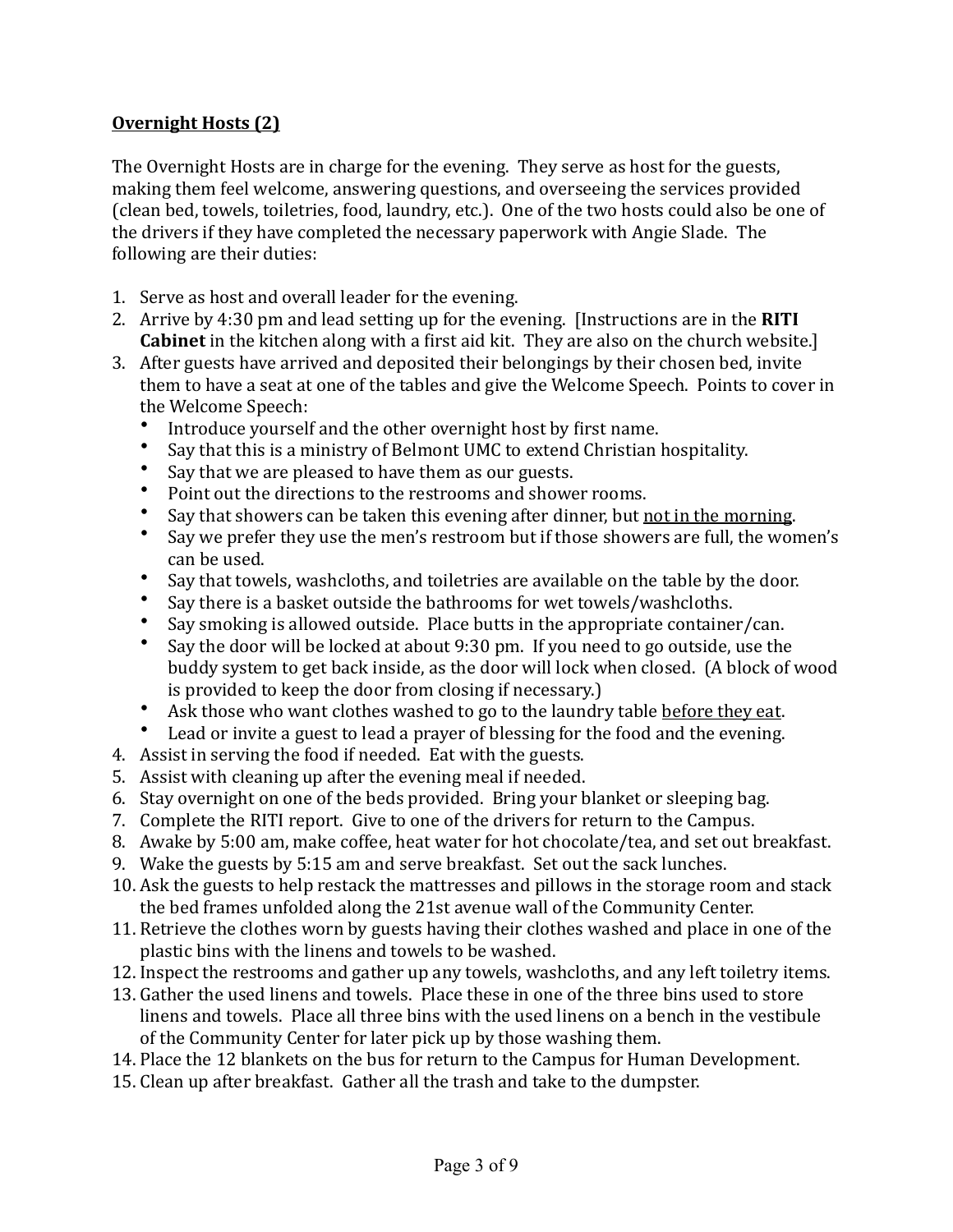#### **Food Preparers and Servers**

Food is a very important part of this ministry and should be provided in generous quantities. The evening meal should include a main dish, a couple of vegetables, a salad, bread, fruit, and dessert. Drinks should include coffee, water, tea, hot chocolate, hot tea, and soft drinks (if you like). The quantity should be adequate to serve our 12 guests, the two overnight hosts, and the servers for the meal.

Breakfast should include cereal, sweet rolls/pastries, fruit, orange juice, and milk. (Warm casseroles can also be served but are not required.) The quantity should be adequate for the 12 guests and two overnight hosts. Cereal left over from previous weeks may be in the **RITI Cabinet** in the kitchen. Milk and juice from previous weeks may be in the refrigerator designated RITI in the kitchen.

The sack lunch should include two sandwiches, a bag of chips, fruit (banana, orange, or apple), soft cookies or brownies in individual baggies or pudding cups with plastic spoon, and an individual juice/drink box. There should be 12 sack lunches.

The food for Friday evening should be prepared and delivered to the Community Center no later than  $5:30$  pm. Any food that needs to be heated should arrive at  $5:15$  pm.

Duties of the servers include the following:

- 1. Arrive by 5:15. Find the RITI supplies in the **RITI Cabinet** in the kitchen.
- 2. Place plastic tablecloths on the serving tables and the round eating tables.
- 3. Set salt and pepper shakers and hot sauce (find hot sauce in the RITI refrigerator) on the tables.
- 4. Set out the paper plates, cups (cold and hot) and utensils on the serving table. Plastic utensils and paper napkins, plates and cups are available in the RITI Cabinet. There are also metal utensils in a tray. (If metal eating and serving utensils are used, they must then be washed in the large sinks across from the dishwasher in the rear of the kitchen and returned to the trays where found. Soap, dishcloths, and towels are in the RITI Cabinet.)
- 5. Make coffee. The RITI coffee pot, coffee and filters are on the RITI cart in the RITI closet.
- 6. Use the electric teakettle to heat water for hot chocolate and hot tea. Hot chocolate packets, tea bags, sugar, artificial sweetener, and creamer are on the RITI cart.
- 7. Get ice from the kitchen ice machine and put into large bowl on the table with a scoop.
- 8. All food should be cooked in advance and brought to the site. Food can be warmed up in the stand-alone oven. Directions are in the white binder.
- 9. Serve food.
- 10. Eat with guests.
- 11. Clean up after the meal. Servers should take all left over food home or leave in the cooler for transport to RITI on Saturday morning.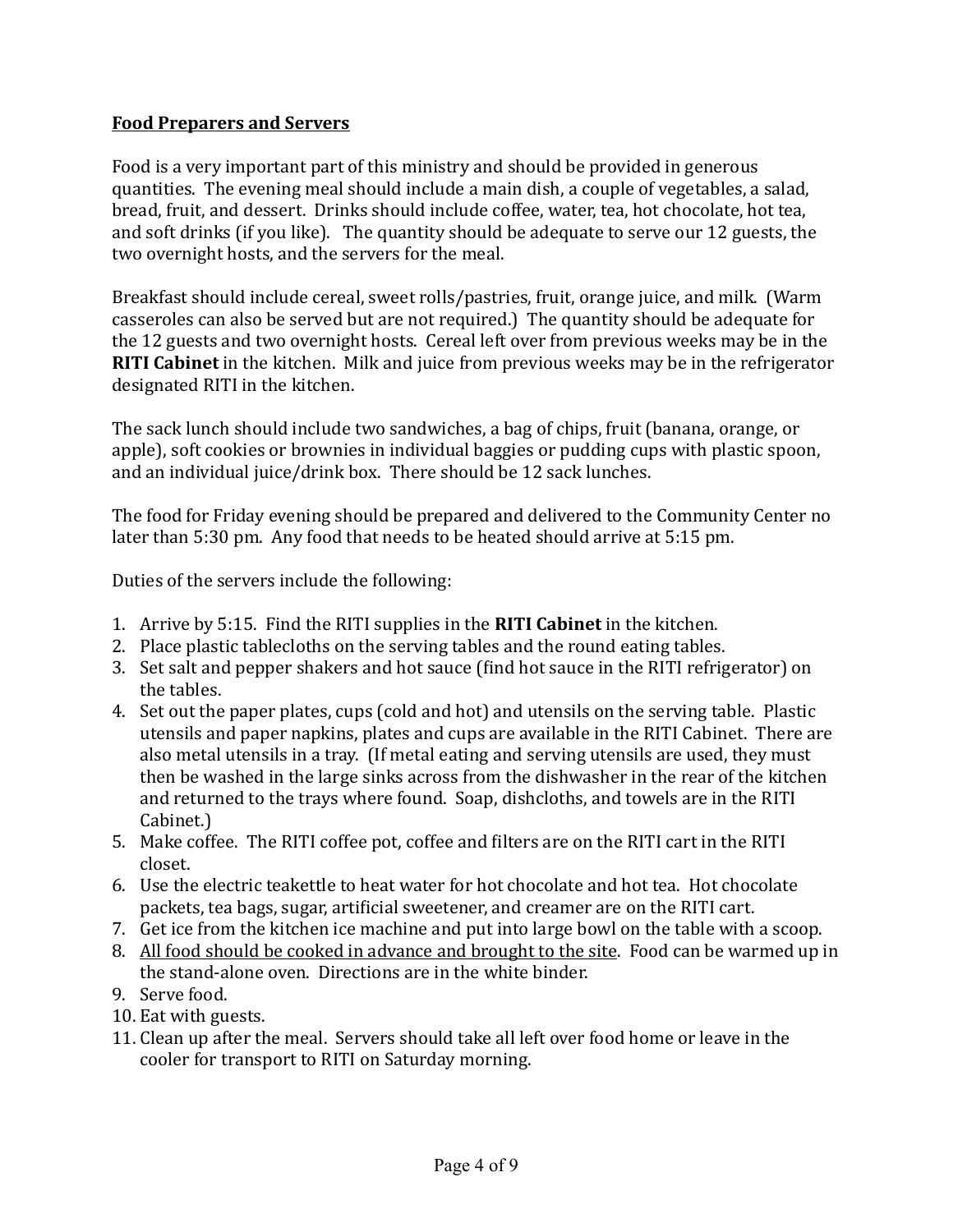#### **Personal Laundry Helpers**

The Personal Laundry Helpers wash the guests' clothes while they are staying with us. The guests are provided clothes to wear while their clothes are being washed. Duties of the Personal Laundry Helpers are as follows:

- 1. Arrive at the Community Center by 5:45 pm on Friday.
- 2. Set out the overnight clothes and mesh laundry bags on a table near the door to the gym. (They are located in the **RITI Laundry Supply Box** located in the RITI closet.)
- 3. After the "Welcome Speech" by the overnight host, give a set of top and pants and mesh laundry bag to each guest who wants their clothes washed.
- 4. Write the name of the guest on the signup sheet next to the number that matches the one on their mesh bag. (Use spiral notebook in the RITI Laundry Supply Box.)
- 5. Tell the guests to place their clothes to be washed in the mesh laundry bag and bring the filled bag back to the table.
- 6. Take the laundry bags to a Laundromat to wash and dry.
- 7. The Monthly Coordinator will provide quarters for the Laundromat.
- 8. Return to the Community Center and place each stack of folded clean clothes on the laundry table with the guest's name on an index card on top.
- 9. Return the mesh bags to the RITI Laundry Box and any remaining quarters to the RITI Cabinet.

#### **Tips for Personal Laundry Helpers**

Numbered mesh bags are used to ensure that guests' clothes do not get mixed together. Index cards are used to identify the folded clean clothes when they are returned. Typically, a laundry helper can wash three to four sets of guest's clothes.

The church supplies laundry soap, dryer sheets, and quarters for the Laundromat. There are also tops and bottoms for the guests to wear while their clothes are being washed. Numbered mesh bags, a spiral notebook, and index cards are located in the RITI Laundry Box. The Monthly Coordinator will provide the quarters.

Coin Laundry Express is located near the church across from the new Kroger grocery on  $21$ <sup>st</sup> Avenue. Regular size washers cost \$3.50 per load. Dryers cost 50 cents for 8 minutes. The regular size washers are usually large enough for one guest's clothes. Using several washers simultaneously works best and the clothes can be removed from the mesh bag for washing. Likewise, using several dryers simultaneously, guests' clothes can be dried in 20 minutes outside of the mesh bag. Using this method, a laundry helper can complete the entire process in about two hours, giving plenty of time to return the guests' clothes before 10 pm on Friday night.

#### **Linen Laundry Helpers**

Pick up the three laundry bins and take home or to a laundromat for washing, drying and folding. Return the clean linens and towels by Friday afternoon.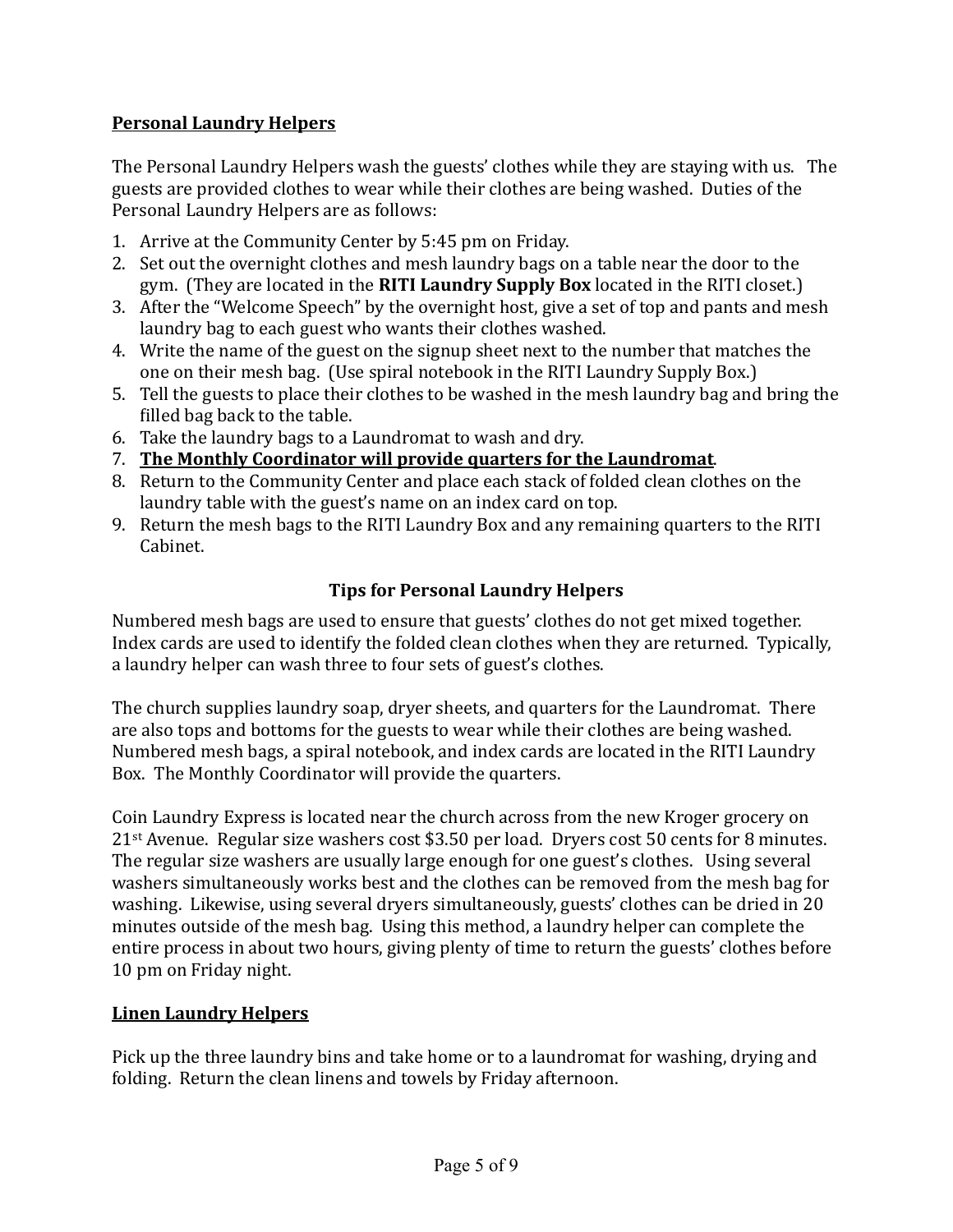#### **Friday RITI Setup Instructions**

- 1. Custodians will do the following prior to  $4:30$  pm on Friday:
	- Fold out and secure legs to the 14 bed frames.
	- Stack bed frames along the 21st avenue wall of the gym.
	- Ensure there are 4 round dining tables, 4 rectangular tables and about 34 folding chairs available in the gym for use by RITI.
- 2. Volunteers will do the following starting no later than 4:30 pm on Friday:
	- Move bed frames and place them around the perimeter walls of the gym leaving about 6 to 8 feet between them.
	- Place a mattress on each hed frame.
	- Place a chair by each bed.
	- Set up 2 serving tables end to end about 10 feet from the wall where the kitchen and RITI closet are located
	- Set up 3 round dining tables with 6 chairs at each. (If there are more than 6 volunteers planning to eat, another round table will be set up to accommodate everyone and still maintain adequate social distance.)
	- Set up an additional table inside the gym near the entrance. (This will be used for the underwear and sock distribution and for the towels, washcloths, and toiletries.)
	- Set up an additional table across from the other one for the collection of the personal laundry
	- Set up the TV/VCR for movies along with about 5 chairs in the vestibule area.
	- Find the RITI Instructions and serving supplies in the RITI Cabinet in the kitchen.
	- Find pillows, sheets, and pillowcases in storage area.
	- Put a fitted and top sheet on each mattress and place the pillow in the pillowcase and on the bed.
	- Set out the two toiletry cabinets with soap, shampoo, etc. on the table near door to the gym. On the same table set out towels, washcloths, and the
	- On the opposite table set out tops, bottoms, and mesh laundry bags for the personal laundry service.
	- Place one of the grey RITI linen bins by the restroom doors for dirty linen.

#### **Room In The Inn Suggested Schedule**

(Setup time could be later with more volunteers)

#### **Friday** (PM)

- 4:30 Monthly Coordinator, Class/Group Coordinator, and Overnight Hosts(2) arrive to check on supplies and begin setup.
- 5:00 Drivers arrive to pick up packet with keys and prepare the bus and van.
- 5:15 Food servers arrive and begin setting up for dinner.
- 5:20 Bus drivers leave in bus and van to pick up guests.
- 5:45 Personal laundry helpers arrive to set up personal laundry service.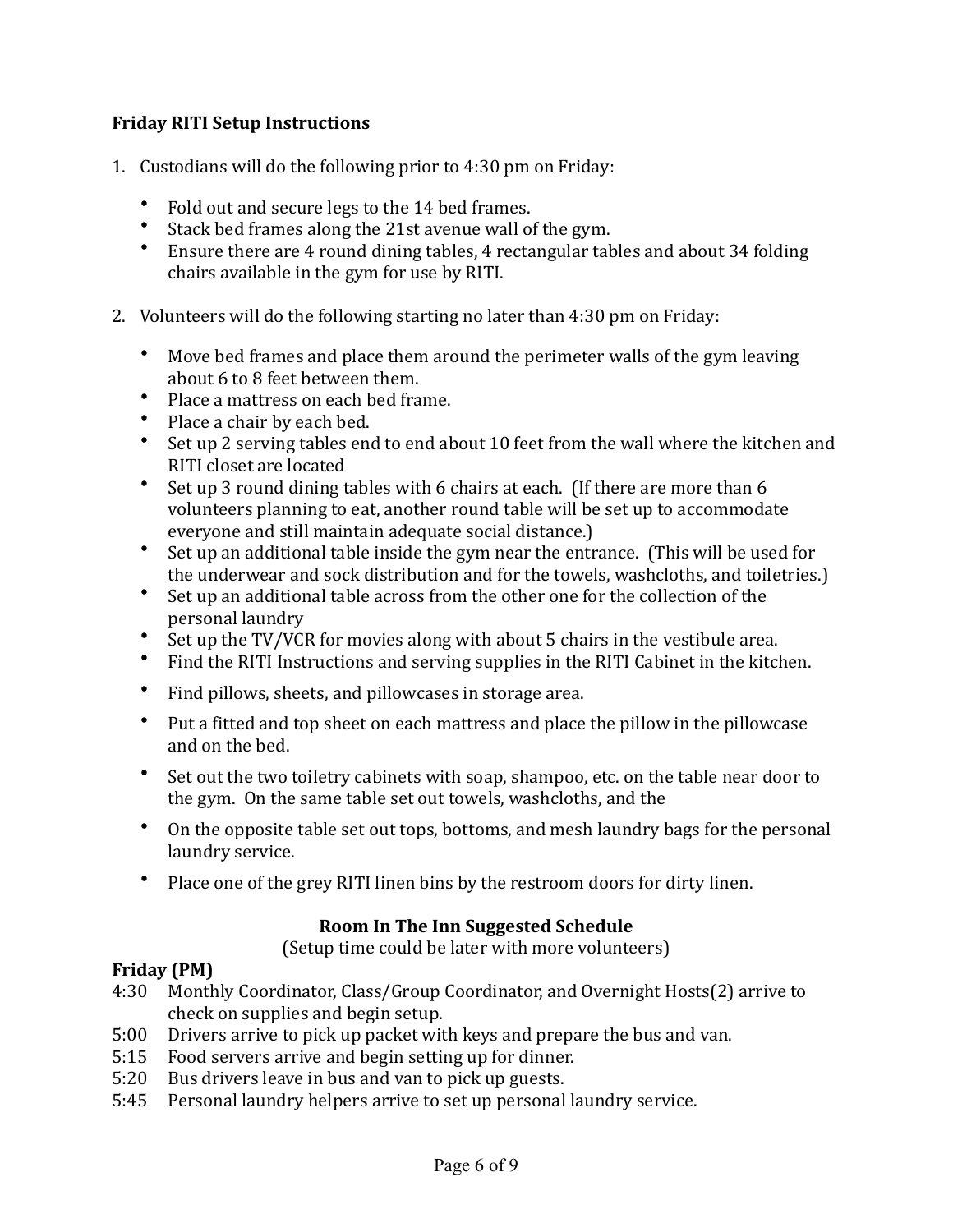- 6:00 Food on serving tables, ready for dinner.
- 6:00 Guests arrive, deposit belongings on bed and wash hands to prepare for dinner.
- 6:05 "Welcome Speech" delivered.
- 6:10 Participating guests change into overnight clothes provided and bring clothes to be washed to the Personal Laundry table.
- 6:10 Dinner is served.
- 7:00 Guests visit with volunteers, shower, watch television, and/or go to bed.
- 10:00 Lights out (lights are turned out earlier when most guests are in bed)

#### **Saturday** (AM)

- 5:15 Rise and shine
- 5:15 Breakfast served
- 6:00 Bus and van leave
- 6:30 Bus and van return

#### **Contact Information**

| Room In The Inn: | $24/7$ Emergency Number – 251-7064<br>Main Switchboard, 8 - 4 weekdays - 251-9791<br>Room In The Inn shelter direct line - 251-7019 |
|------------------|-------------------------------------------------------------------------------------------------------------------------------------|
| Belmont UMC:     | Heather Harris, Pastor of Congregational Care – 615-383-0832 x 227<br>TJ Swanson, Homeless Ministries Team Chair – 765-618-7529     |

Monthly Coordinators

| November and December | Bart Perkey, 615-613-1915                                 |
|-----------------------|-----------------------------------------------------------|
| January               | Nelda Schreiber, 615-584-1391 & Susan Utley, 615-948-5772 |
| February              |                                                           |
| March                 |                                                           |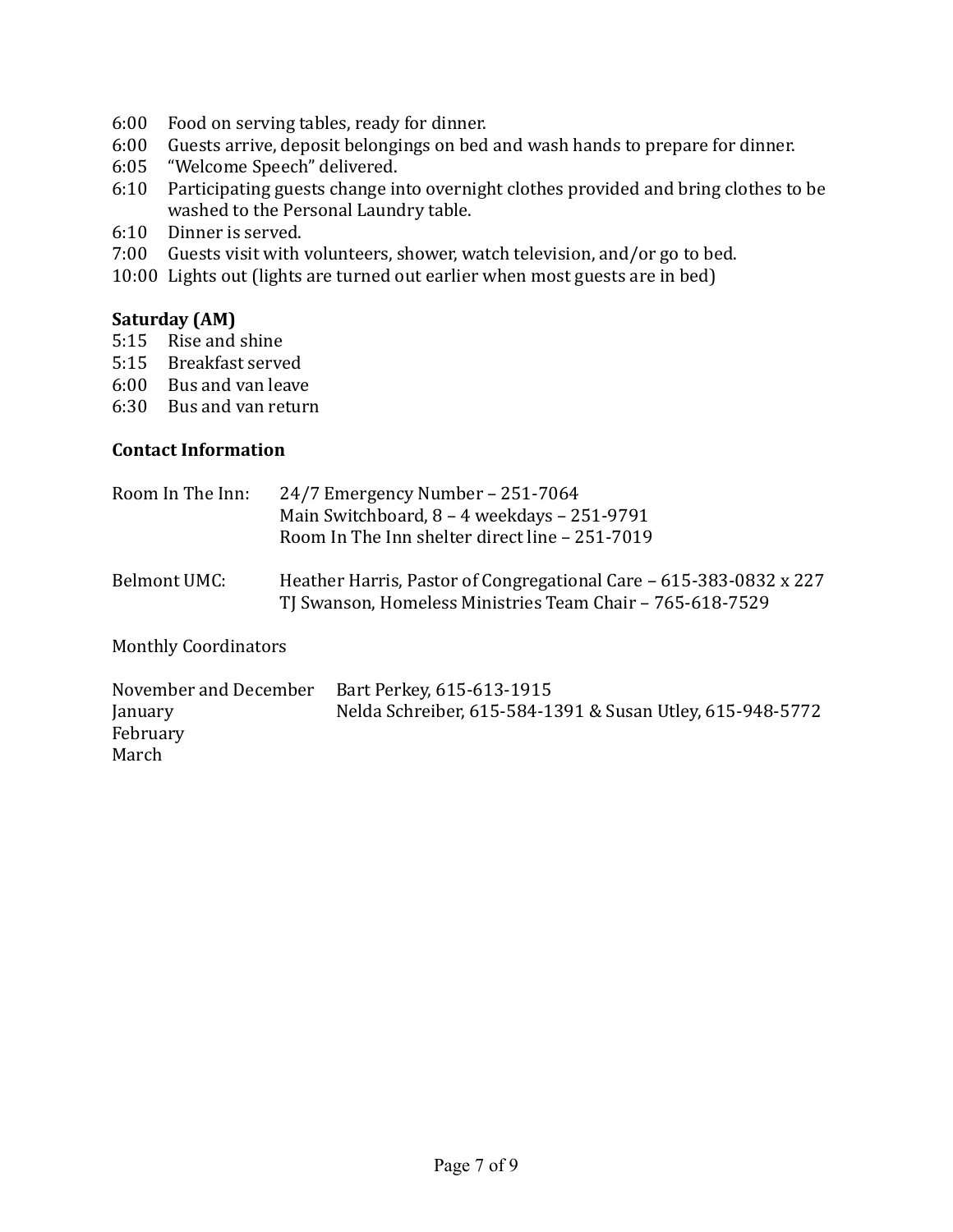## **Class Volunteer Assignment Sheet**

| <b>Volunteer Position</b>  | <b>Name</b> | <b>Phone Number</b> |
|----------------------------|-------------|---------------------|
| Class/Group<br>Coordinator |             |                     |
| <b>Bus Driver</b>          |             |                     |
| <b>Bus Driver</b>          |             |                     |
| Overnight Host             |             |                     |
| Overnight Host             |             |                     |
| Food Preparer/Server       |             |                     |
| Food Preparer/Server       |             |                     |
| Food Preparer/Server       |             |                     |
| Food Preparer/Server       |             |                     |
| Food Preparer/Server       |             |                     |
| Food Preparer/Server       |             |                     |
| Food Preparer/Server       |             |                     |
| Personal Laundry Helper    |             |                     |
| Personal Laundry Helper    |             |                     |
| Linen Laundry Helper       |             |                     |
| Linen Laundry Helper       |             |                     |